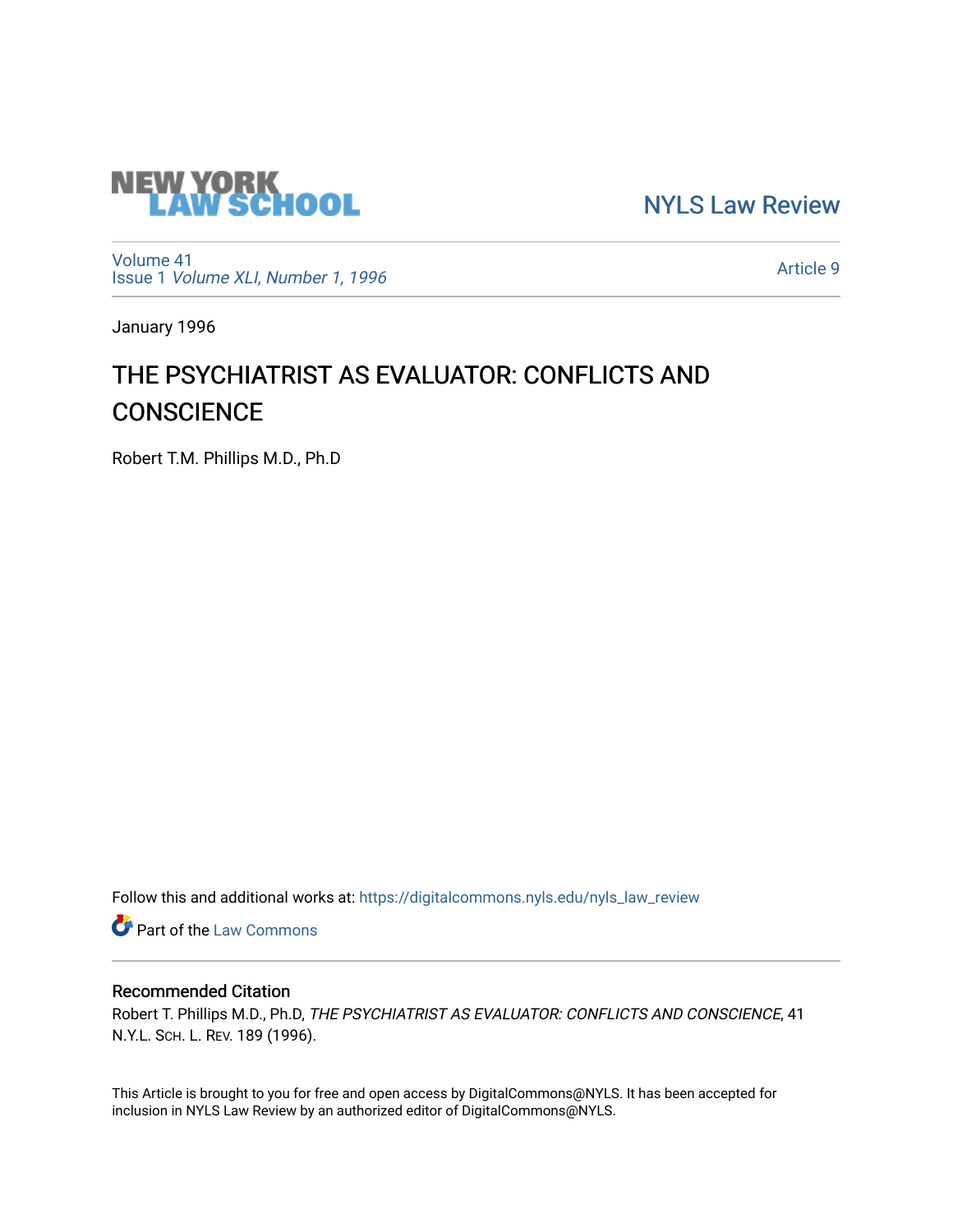## THE PSYCHIATRIST **AS EVALUATOR:** CONFLICTS **AND CONSCIENCE**

## ROBERT T.M. PHILLIPS, M.D., PH.D.\*

In the past decade, nothing has sparked more intense debate among psychiatrists than their role in capital sentencing proceedings.' Unfortunately, the discussions thus far have been characterized far too often by impassioned rhetoric rather than by informed reason. The often by impassioned rhetoric rather than by informed reason. controversy is also inherently more appropriately characterized as a conflict of moral position rather than one of ethical dilemma. An individual's personal belief regarding the propriety of capital punishment is, in fact, a personal, moral opinion held **by** an individual. If the individual happens to be a physician, it may be logically assumed that, as a member of a profession dedicated to preserving life, participation in a legally authorized execution would be a direct violation of ethical standards of conduct.<sup>2</sup>

What then defines physician participation in capital sentencing proceedings, and how does one understand the appropriate or inappropriate roles that physicians may play in an execution? There are three categories that define physician participation in executions: **(1)** actions that directly cause the death of an individual;<sup>3</sup> (2) actions that

*2. See* Council on Ethical **&** Judicial Affairs, American Med. Ass'n, *Physician Participation in Capital Punishment,* **270 JAMA 365, 365-68 (1993)** [hereinafter **CEJA** Report].

*3. See id.* at **368.**

**<sup>\*</sup>** Deputy Medical Director, American Psychiatric Association, Washington, **D.C.**

*<sup>1.</sup> See generally* M. Gregg Bloche, *Psychiatry, Capital Punishment, and the Purpose of Medicine,* **16** INT'L **J.L. & PSYCHIATRY 301 (1993);** Fred Bonner et al., *Physician Involvement in Capital Punishment,* **91** N.Y. **ST. J.** MED. **15 (1991);** Richard **J.** Bonnie, *The Death Penalty: When Doctors Must Say No,* **305 BRIT.** MED. **J. 381 (1992);** William **J.** Curran, *Psychiatric Evaluations and Mitigating Circumstances in Capital-Punishment Sentencing,* **307 NEw ENG. J.** MED. 1431 **(1982);** Charles Patrick Ewing, *Diagnosing and Treating "Insanity" on Death Row: Legal and Ethical Perspectives, 5* **BEHAV.** SCI. **&** L. **175 (1987);** Ebrahim **J.** Kermani **&** Jay **E.** Kantor, *Psychiatry and the Death Penalty: The Landmark Supreme Court Cases and Their Ethical Implications for the Profession,* 22 BULL. AM. **ACAD.** PSYCHIATRY **&** L. **95** (1994); Douglas Mossman, *Denouement of an Execution Competency Case: Is Perry Pyrrhic?,* **23 BULL. AM. ACAD. PSYCHIATRY &** L. **269 (1995);** Douglas Mossman, *The Psychiatrist and Execution Competency: Fording Murky Ethical Waters,* 43 **CASE** W. RES. L. REV. **1 (1992);** Robert **D.** Truog **&** Troyen **A.** Brennan, *Participation of Physicians in Capital Punishment,* **329 NEW ENG. J.** MED. 1346 **(1993);** Barbara **A.** Ward, *Competencefor Execution: Problems in Law and Psychiatry,* 14 **FLA. ST. U.** L. REv. **35 (1986);** Howard Wolinsky, *US Physicians Debate Capital Punishment,* 346 **LANCET** 43 **(1995).**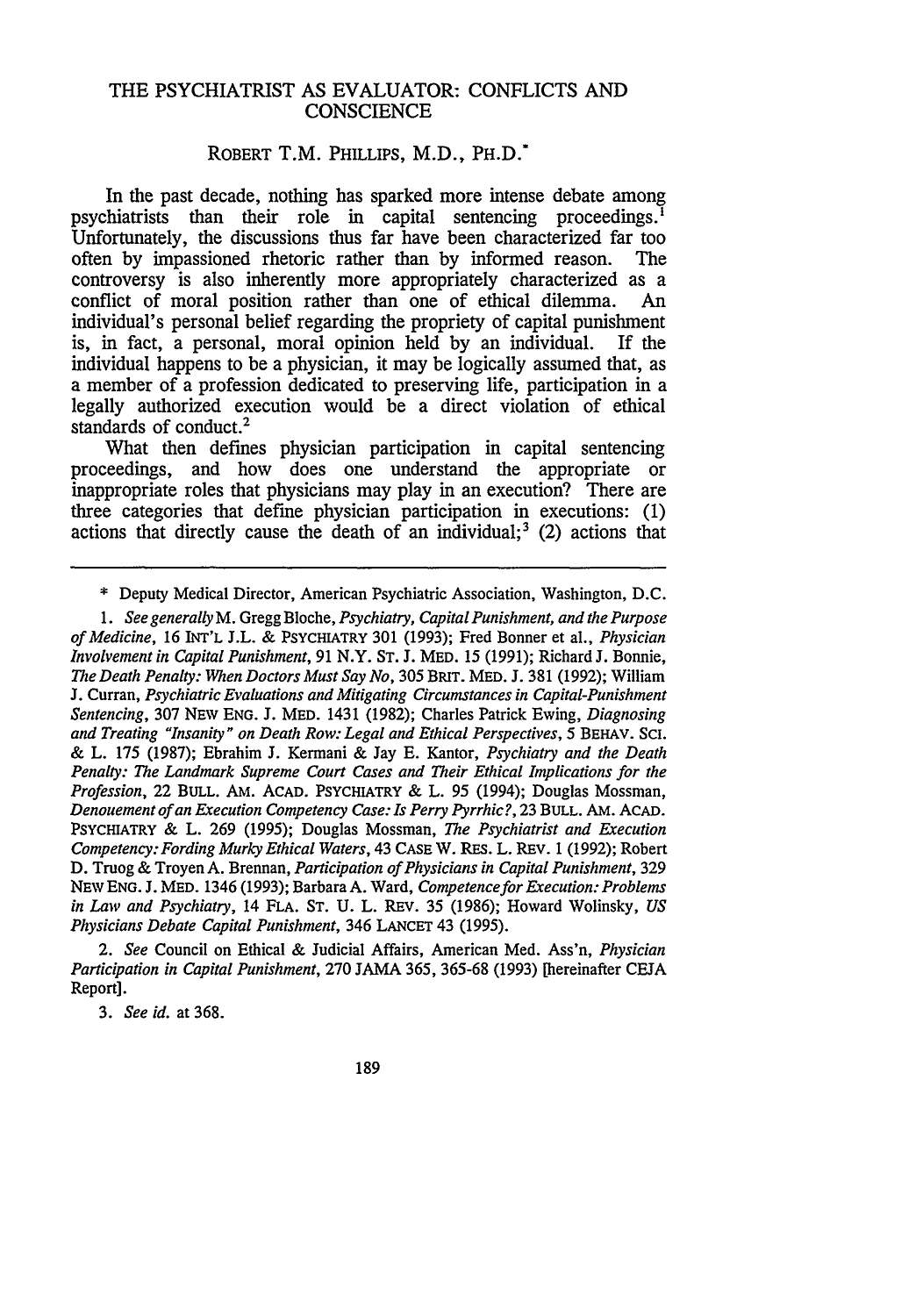assist, supervise, or contribute to the ability of another individual to directly cause the death of the condemned;<sup>4</sup> and  $(3)$  actions that automatically cause an execution to be carried out on a condemned prisoner.5 There is little disagreement within the profession that any action that directly contributes to the death of a condemned individual is inherently unethical. 6 Activities that would be considered participation in an execution include prescribing or administering medications that are part of an execution protocol, selecting injection sites, starting intravenous lines as ports for lethal injection devices, or prescribing, preparing, administering, or even supervising the injection of drugs for the purpose of lethal injection by nonmedical personnel.<sup>7</sup> Additionally, the American Medical Association (AMA) Policy Compendium<sup>8</sup> suggests that participation in an execution also includes, but is not limited to, the monitoring of vital signs (on site or remotely), attending or observing an execution in the role of physician, and rendering technical advice regarding the execution process.<sup>9</sup>

It would seem, then, that part of the controversy rests with the interpretation or definition of what actions essentially assist or contribute to the ability of another individual to directly cause the death of a condemned prisoner, and, to a lesser extent, what actions could automatically cause an execution to be carried out.<sup>10</sup> It is the position of those who espouse a moral opposition to psychiatrists participating in capital sentencing proceedings that assisting or aiding another to conduct an execution or performing a task that automatically causes an execution to be carried out violates the canons of medical ethics."I The position is grounded in the fundamental ethical concept of *primum non nocere* (above all, do no harm)<sup>12</sup> and is the foundation for arguments for abstention by psychiatrists from these legal proceedings.<sup>13</sup> Setting aside for the moment the clinical implications of abstention, the assumption of such

*6. See id. at* 366.

*7. See id.* at 366, 368; **AMERICAN MED.** ASS'N, POLICY **COMPENDIUM** § **2.06** (1996).

8. **AMERICAN** MED. Ass'N, *supra* note 7.

*9. Id.; see* CEJA Report, *supra* note 2, at 366, 368.

10. *See* **CEJA** Report, *supra* note 2, at 366-68.

11. *See* Bonnie, *supra* note 1, at 381.

12. *See* Bloche, *supra* note 1, at 310 & nn.46-47; CEJA Report, *supra* note 2, at 365.

13. *See* CEJA Report, *supra* note 2, at 366.

<sup>4.</sup> *See id.*

*<sup>5.</sup> See id.*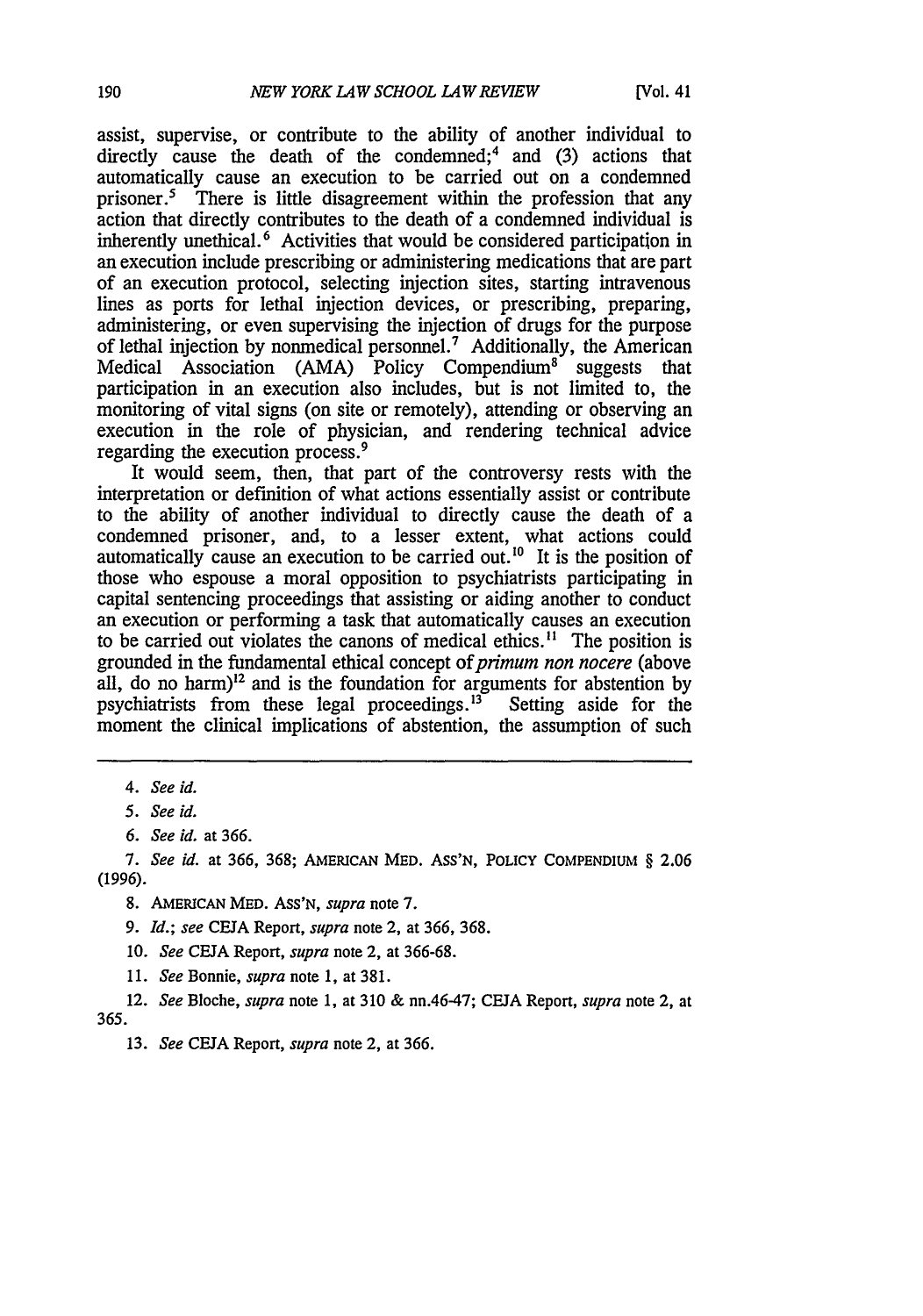posture could have profound implications for the legal system as a matter of public policy.<sup>14</sup>

There are three areas of potential involvement for psychiatrists in capital cases.<sup>15</sup> The first encompasses pre-sentence evaluations. The first encompasses pre-sentence evaluations, including competency to stand trial, the provision of expert psychiatric testimony during a trial, and psychiatric opinions regarding relevant issues of aggravation or mitigation during the penalty phase of a trial.<sup>16</sup> The second is during the evaluation of a condemned prisoner's competency to be executed.<sup>17</sup> Finally, physicians might be involved in psychiatric treatment of a condemned inmate on death row in response to an acute emergence of symptoms or to restore an incompetent inmate to competency for execution.<sup>18</sup> The balance of this article will examine two of these activities-specifically, pre-sentence evaluations and the treatment of inmates to restore competence to be executed-in the context of the ethical and moral objections that are raised by this controversy.

Regarding pre-sentence evaluations, to assume the abstention position would have a profound impact on the lives of the condemned. It would deny the accused their Eighth<sup>19</sup> and Fourteenth Amendment<sup>20</sup> rights and greatly underestimates the importance of competent and reliable

14. *See generally* James C. Beck, M.D., *The Role of Psychiatry in Death Penalty Defense,* 21 **BULL.** AM. ACAD. PSYCHIATRY & L. 453, 455 (1993) (stating that "[pisychiatric assistance is essential in preparing adequately for a sentencing trial" and that the "purpose of [psychiatric] testimony is to help the sentencing jury see the defendant as a person, rather than solely as an incarnation of evil").

**15.** Others have described as many as eight potential roles for the psychiatrist. *See* Bloche, *supra* note **1,** at 311-16 & nn.51-78.

**16.** *See* CEJA Report, *supra* note 2, at **367;** *see also* Harvey Bluestone et al., *A Study of Criminal Defendants Referred for Multiple Psychiatric Evaluations Regarding Their Competency to Stand Trial,* 26 **J.** FORENSIC Sci. 416 (1981) (discussing forensic psychiatry's role in the determination of a defendant's competency to stand trial); Barbara Bolsen, *Strange Bedfellows: Death Penalty and Medicine,* 248 JAMA **518,** 519 (1982) (noting that a physician's testimony can play a key role in capital cases).

17. *See* CEJA Report, *supra* note 2, at 367.

18. *See id.*

19. "Excessive bail shall not be required, nor excessive fines imposed, nor cruel and unusual punishments be inflicted." U.S. CONST. amend. VIII.

20. "No State shall make or enforce any law which shall abridge the privileges or immunities of citizens of the United States; nor shall any State deprive any person of life, liberty, or property, without due process of law; nor deny any person within its jurisdiction the equal protection of the laws." U.S. CONST. amend. XIV, § 1.

191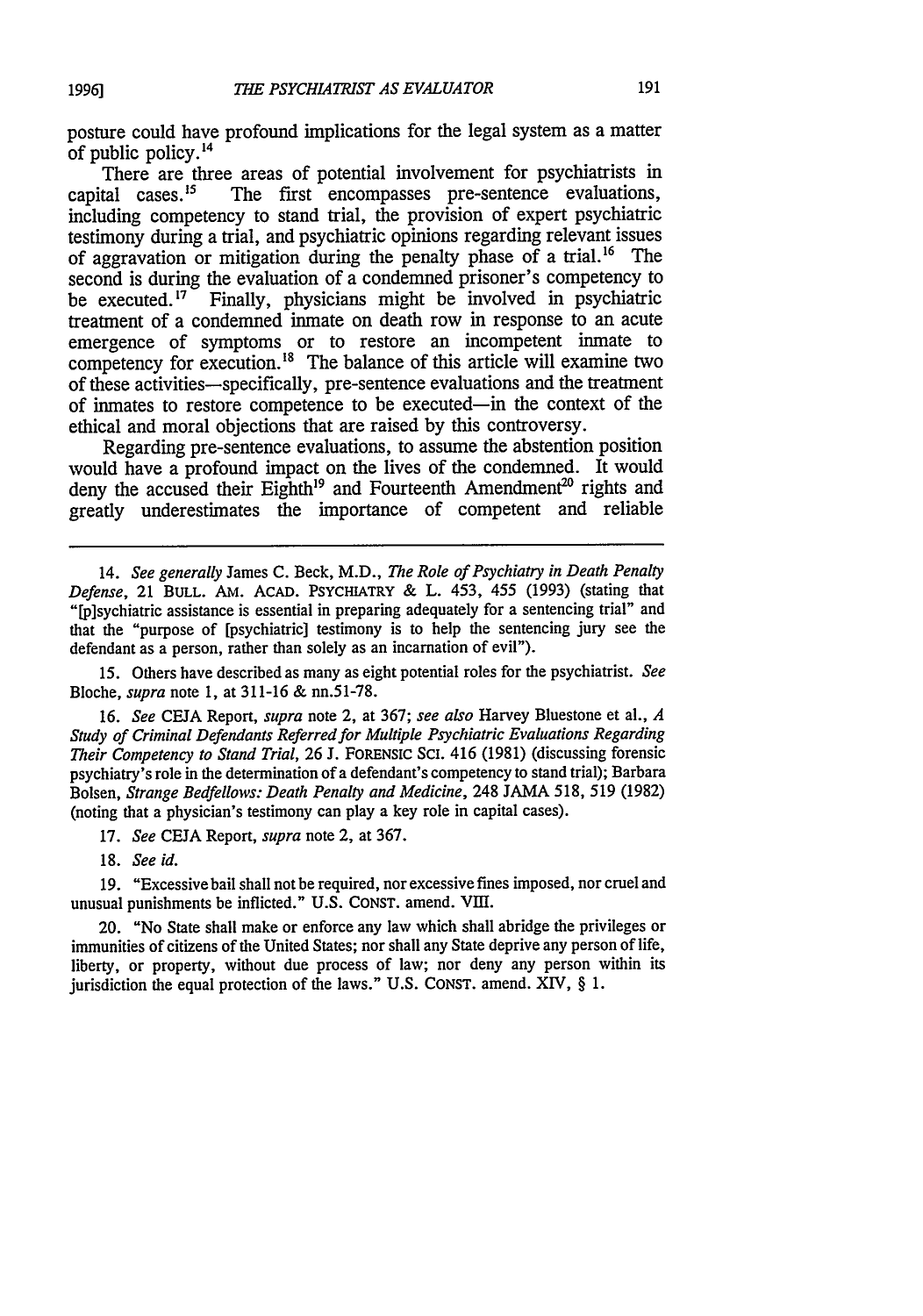psychiatric testimony as a function of due process.<sup>21</sup> Absence of competent and reliable psychiatric testimony would substantially weaken the ability of a defendant to provide substantive evidence in matters concerning sanity, competence, and mitigation.<sup>22</sup> Issues of specific concerning sanity, competence, and mitigation. $2^2$ intent, diminished capacity and duress, and domination by others are viewed by the court through the psychiatrist's eyes.<sup>23</sup> Psychiatric viewed by the court through the psychiatrist's eyes. $2^3$ opinions have profound implications for defense challenges to events surrounding arrest and subsequent issues of contention, such as consent to search, Miranda waiver, and the reliability of confession.<sup>24</sup> The devastating impact on due process is overshadowed only by the

22. *See* Horton, *supra* note 21, at 1201-02; *see also* Bloche, *supra* note 1, at 312 (discussing central role of psychiatric testimony and diminished capacity plea); Curran, *supra* note 1 (noting that psychiatric evidence can be used to establish mitigating circumstances); Peter R. Dahl, *Legal and Psychiatric Concepts and the Use of Psychiatric Evidence in Criminal Trials,* **73** CAL. L. REV. 411 (1985) (asserting the essential involvement of psychiatrists in establishing required mental states of diminished capacity defense). *But see* Karen Huey, *A Mental Health Law Symposium on the Insanity Defense and Civil Commitment,* 29 Hosp. & COMMUNITY PSYCHIATRY 443, 446 (1978) (stating that the determination of competency to stand trial is "essentially a legal one").

23. *See generally* Dahl, supra note 22 (discussing psychiatric concepts as related to the law); John F. Fitzgerald et al., *Competency Evaluations in Connecticut,* 29 Hosp. & COMMUNITY PSYCHIATRY 450 (1978) (discussing procedures for conducting competency evaluations); William T. Pizzi, *supra* note 21.

24. *See* John Blume, *Mental Health Issues in Criminal Cases,* **ADVOCATE,** Aug. 1990, at 42; Richard J. Bonnie, *Dilemmas in Administering the Death Penalty: Conscientious Abstention, Professional Ethics, and the Needs of the Legal System,* 14 LAW & HUM. BEHAv. **67,** 68 (1990); Dahl, supra note 22; Pizzi, *supra* note 21.

<sup>21.</sup> *See* Nancy S. Horton, Comment, *Restoration of Competency for Execution:* Furiosus Solo Furore Punitur, 44 Sw. L.J. 1191, 1195-1200 (1990); see also G. Linn Evans, *Perry v. Louisiana: Can a State Treat an Incompetent Prisoner to Ready Him for Execution?,* 19 BULL. AM. ACAD. PSYCHIATRY & L. 249, 253-54 (1991) (noting that every death penalty jurisdiction prohibits the execution of the incompetent condemned as a matter of Constitutional law); Marianne Kastrup, *Psychiatry and the Death Penalty,* 14 J. MED. **ETHICS** 179, 179-83 (1988) (noting that it is unconstitutional to execute a prisoner who becomes insane while awaiting execution); William T. Pizzi, *Waiver of Rights in the Interrogation Room: The Court's Dilemma,* 23 CONN. L. REV. 229, 239 (1991) (discussing Colorado v. Connelly, 479 U.S. 157 (1986), where a psychiatrist testified as to defendant's understanding of Miranda warning despite impaired volitional capacity). But *see* Michael L. Radelet & George W. Barnard, Ethics and the Psychiatric Determination of Competency to be Executed, 14 BULL. **AM. ACAD.** PSYCHIATRY & L. 37, 47-48 (1986) (stating that a psychiatrist's opinion about a prisoner's competency to be executed cannot be challenged in an adversarial judicial process, and is therefore unlike testimony in a competency to stand trial hearing).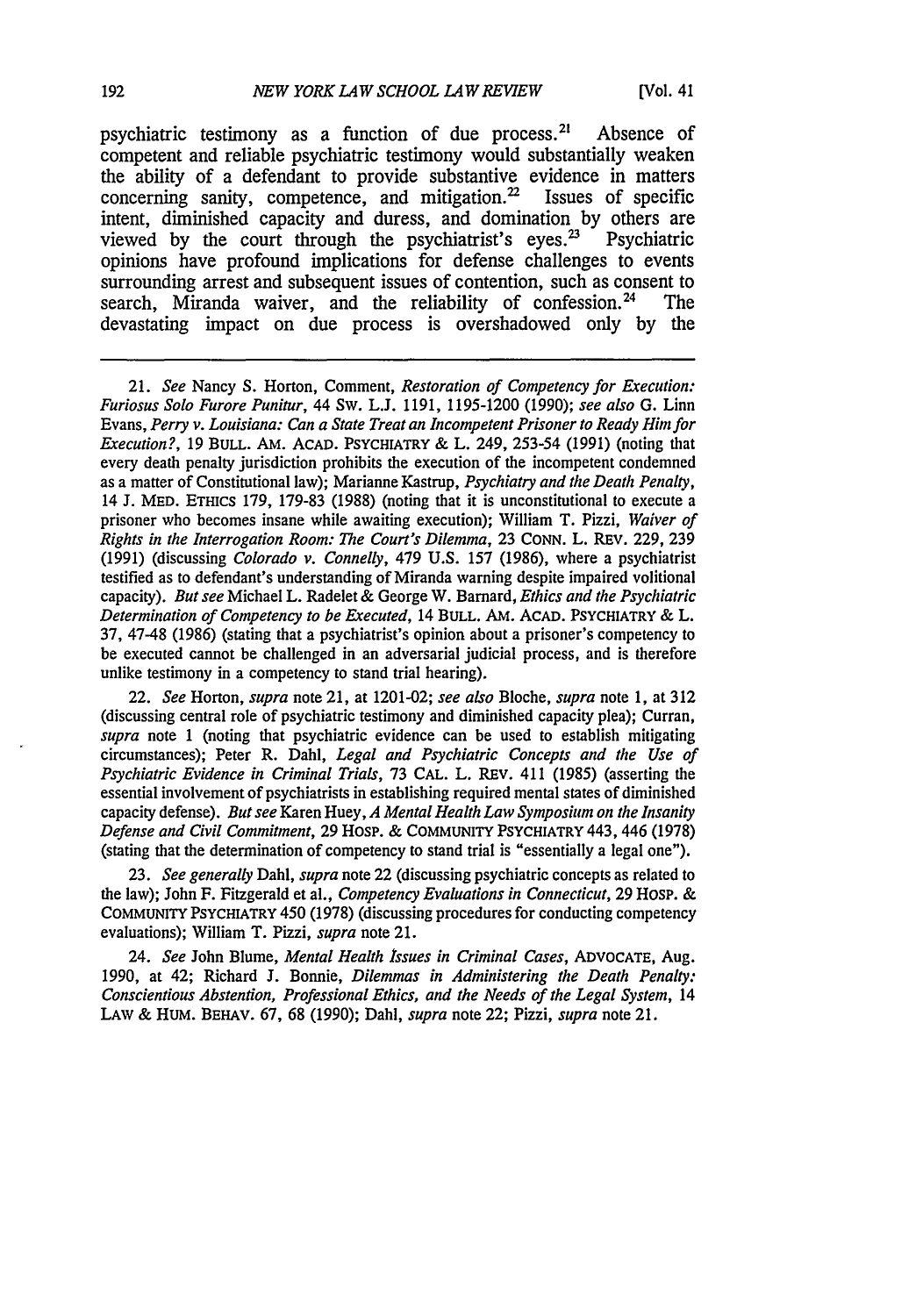extraordinary naïveté of those who believe that abstention will bring a halt to capital punishment. $25$ 

If one truly assumes that the principal of non-maleficence should be rigidly adhered to by the psychiatric profession, then one must conclude that psychiatric participation in any form of legal proceeding would be ethically objectionable.<sup>26</sup> The absence of outrage regarding other forms of forensic psychiatric activity suggests that those who oppose psychiatric involvement in capital sentencing cases do so on the ground that the death penalty is somehow only different in degree from other punishments.<sup>27</sup> As such, one must conclude that clinical participation in capital cases is, in principal, no more or less problematic than forensic participation in any criminal case. Professor Richard Bonnie<sup>28</sup> poignantly argues that,

[t]he question then, is whether the distinction between death and other harms has a categorical force in ethical terms. Contemporary discussion of ethical issues in the withholding or withdrawal of life-sustaining treatment suggests that it does not, and that preservation of life is not always the paramount ethical value, even in the context of the physician-patient relationship.<sup>29</sup>

While many hold strong opinions about the propriety of involvement of a psychiatrist that may lead to execution, there is no ethical barrier to testifying at the pre-trial, trial, or sentencing phase in a capital case.<sup>30</sup> Despite the heavy reliance on psychiatric testimony, the psychiatrist is

25. *See* Louis Jolyon West, M.D., *Psychiatric Reflections on the Death Penalty, 45* AM. J. ORTHOPSYCHIATRY 689,700 (1975) (advocating "doctor's boycott of executions" as a means of abolishing the death penalty).

26. *See* Paul S. Appelbaum, *Competence to be Executed: Another Conundrum for Mental Health Professionals,* 37 Hosp. & COMMUNITY PSYCHIATRY 682, 683 (1986); Bonnie, *supra* note **1,** at 381; Bonnie, *supra* note 24, at 75-76; Kastrup, *supra* note 21, at 180.

27. *See* Richard J. Bonnie, *Healing-Killing Conflicts: Medical Ethics and the Death Penalty,* 20 **HASTINGS CENTER** REP. 12, 13 (1990); *see also* Bloche, *supra* note 1, at 329 (questioning the differences between death and other sanctions); Bonnie, *supra* note 1, at 381 (noting that it is "difficult to sustain the argument that medical testimony that might lead a judge to impose a death sentence violates medical ethics even though testimony that might lead the court to impose long term, and often debilitating, imprisonment does not").

28. John S. Battle Professor of Law and Director, Institute of Law, Psychiatry and Public Policy, University of Virginia, Charlottesville, VA.

29. Bonnie, *supra* note 27, at 13.

30. *See generally* Bonnie, *supra* note 24, at 76-77; Kastrup, *supra* note 21, at 179, 181.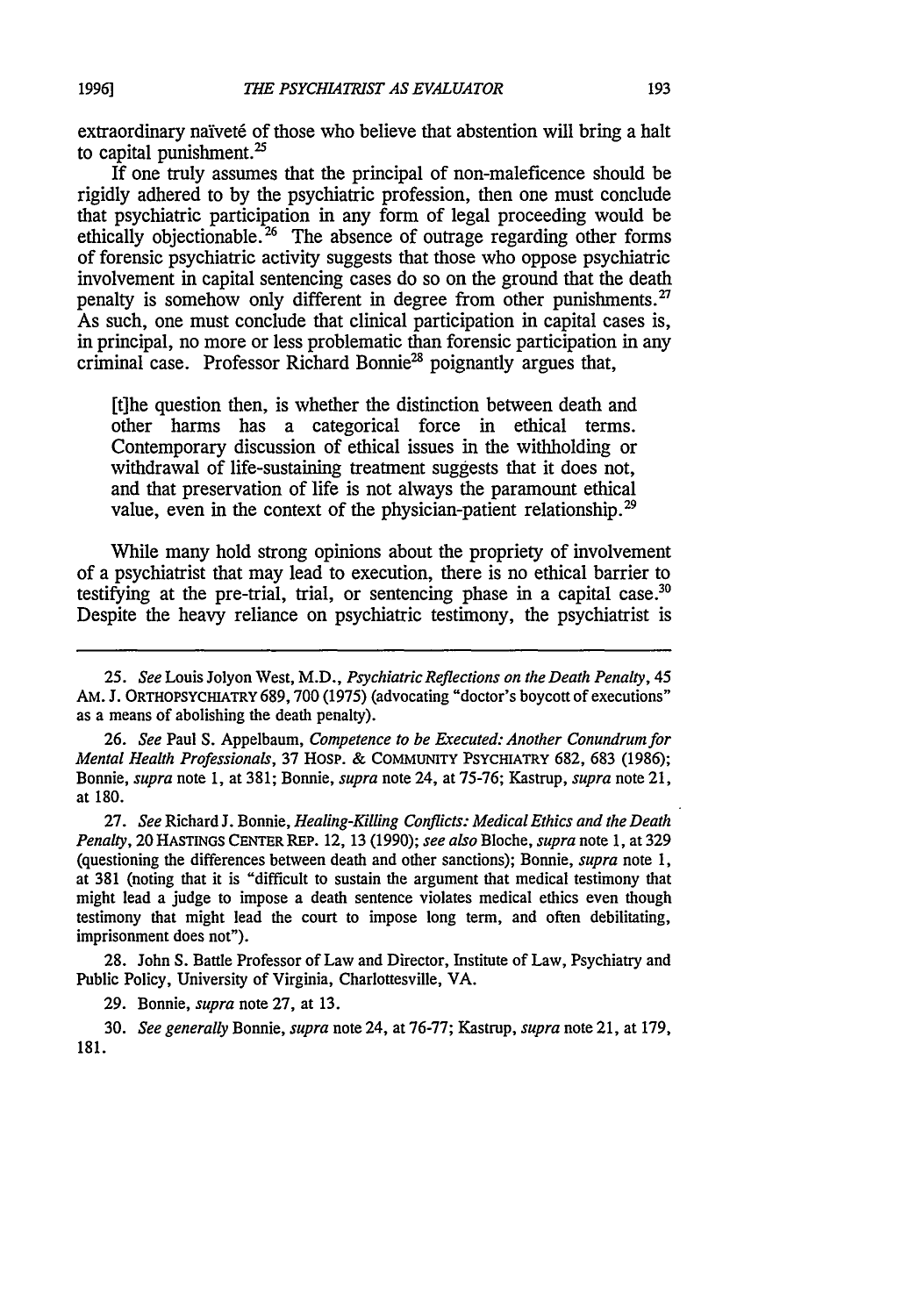neither the judge nor the executioner.<sup>31</sup> The psychiatrist does not make the formal determination of competence that results in the ability to stand trial or to be sentenced to execution.<sup>32</sup> The judge or jury plays that critical role in the adjudicatory process; the psychiatrist offers an opinion. It should also be noted that, given the adversarial nature of our judicial system, a contrary clinical opinion may, in all likelihood, be offered by another psychiatrist.<sup>33</sup>

Testimony regarding competence to be executed, however, raises<br>related but unique issues. First is the presumption that execution First is the presumption that execution competency evaluations transcend mere participation in the administration of justice, $34$  which would seem to characterize all other forensic activity,<sup>35</sup> and place the practitioner in the new role of participating in the administration of punishment.<sup>36</sup> The former would be characterized as ethically permissible, the latter as ethically objectionable.<sup>37</sup> Execution competency evaluations are not clearly distinguishable from other modes of clinical participation in the correctional process.<sup>38</sup> Forensic evaluators are frequently called upon to conduct evaluations for the purpose of classification, triage and institutional assignment, and transfer to psychiatric facilities.<sup>39</sup> These evaluations have provided the These evaluations have provided the underpinnings for parole board determinations for decades.<sup>40</sup> There is inherently nothing different in assessing someone's competency to be executed from performing an evaluation of someone's competency to stand trial, competency to execute a will, or competency to remain at liberty in society in the face of acute mental illness.<sup>41</sup>

- 31. *See* Bloche, *supra* note 1, at 316-17; CEJA Report, *supra* note 2, at 367.
- 32. *See* Bloche, *supra* note 1, at 316-17; CEJA Report, *supra* note 2, at 367.

33. *See, e.g.,* Barefoot v. Estelle, 463 U.S. 880, 934 (1983) (Blackmun, J., dissenting) (noting that "the presentation of defense psychiatrists [may] convert the death sentence hearing into a battle of the experts"); *see also* Appelbaum, *supra* note 26, at 683 (noting that "[p]sychiatrists may be asked by the defense, the prosecution, or the court to evaluate the defendant and to testify at trial regarding the relationship between the alleged crime and the defendant's mental state at that time"); Bloche, *supra* note 1, at 312 (discussing the need for clarification regarding a prisoner's right to call his own experts at a competency hearing).

- 34. *See* Appelbaum, *supra* note 26, at 682-83; Bonnie, *supra* note 1, at 381.
- 35. *See* Appelbaum, *supra* note 26, at 682-83; Bonnie, *supra* note 1, at 381.
- 36. *See* Appelbaum, *supra* note 26, at 682-83.
- 37. *See* Bonnie, *supra* note 24, at 79.
- 38. *See id.* at 79-80.
- 39. *See id.* at 80.
- 40. *See id.*
- 41. *See* Appelbaum, *supra* note 26, at 682.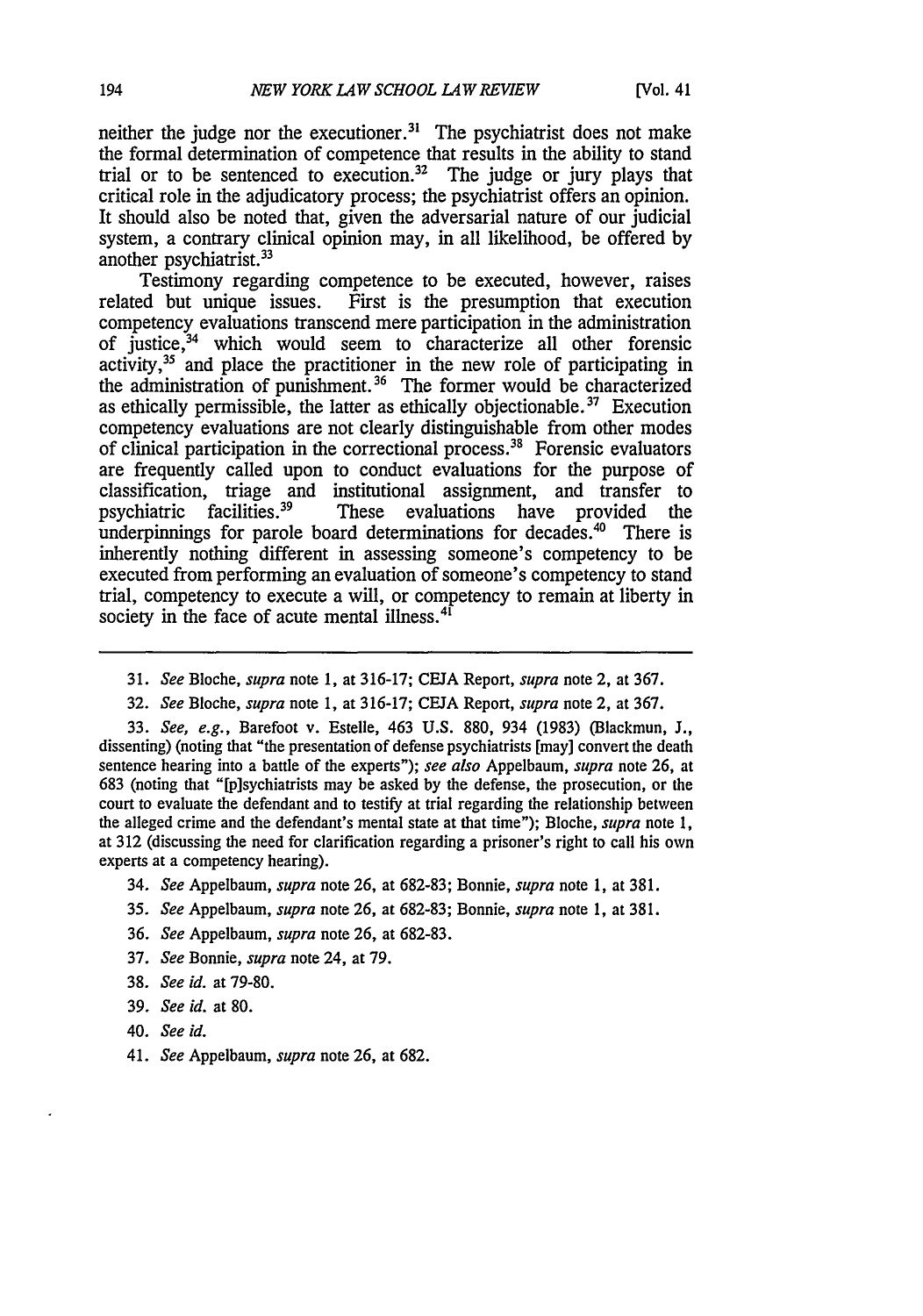What does unequivocally distinguish these evaluations from other forms of forensic evaluation is the immediacy of the link between the evaluator's opinion and the decision as to whether the person being evaluated will live or die.<sup>42</sup> As in pre-sentence activity, the physician's role in this process is supportive rather than causal.<sup>43</sup> Again, the role in this process is supportive rather than causal. $43$ physician acts as an advocate of justice, not as a source of punishment.<sup>44</sup> The opinion regarding competence to be executed will be weighed by a finder of fact and a decision will be made within the appropriate jurisprudential framework.<sup>45</sup> The psychiatric evaluation is only one piece of a complicated matrix that is taken into account by the ultimate decision maker who is respectful of constitutionally guaranteed rights of due process in the most critical aspect of the adjudicatory spectrum.<sup>46</sup>

Undoubtedly, the most complicated ethical dilemma is posed when a physician is asked to treat an individual for the express purpose of restoring them to competency for execution.<sup>47</sup> Indeed, these individuals are often severely mentally ill and experience acute psychosis that manifests as self-destructive behavior, which poses great potential harm

*44. See* Paul S. Appelbaum, *The Parable of the Forensic Psychiatrist: Ethics and the Problem of Doing Harm,* 13 **INT'L J.L.** & PSYCHIATRY 249, 257 (1990); Bonnie, *supra* note 24, at 80.

*45. See* CEJA Report, *supra* note 2, at 367.

*46. See id.*

47. *See* Bonnie, *supra* note 24, at 82-83 (stating that most difficult ethical questions arise after prisoner has been declared incompetent to be executed); *see also* Evans, *supra* note 21, at 263 (recognizing that psychiatrists have an ethical dilemma in treating condemned inmates); Kirk Heilbrun et al., *The Debate on Treating Individuals Incompetent for Execution,* 149 AM. J. PSYCHIATRY 596, 604 (1992) (stating that competency for execution presents complex ethical and moral problems); Kastrup, *supra* note 21, at 181 (recognizing that there is no easy answer to dilemma of treating incompetent prisoner when treatment may result in prisoner's execution); Radelet & Barnard, *supra* note 21, at 49 (discussing the ethical issues in treating a man so that he can be restored to competency to be executed); Michael L. Radelet & George W. Barnard, *Treating Those Found Incompetent for Execution: Ethical Chaos with Only One Solution,* 16 BULL. AM. ACAD. **PSYCHIATRY** & L. 297, 305-06 (1988) (suggesting that the issue of treating mentally incompetent death row prisoners creates conflict in the minds of treatment staff); Ptolemy H. Taylor, *Execution of the "Artificially Competent": Cruel and Unusual?,* 66 TUL. L. REv. 1045, 1063 (1992) (noting that all psychiatrists must reconcile the ethical dilemma).

<sup>42.</sup> *See* Bonnie, *supra* note 24, at 80-81.

<sup>43.</sup> *See id.* at 79-80.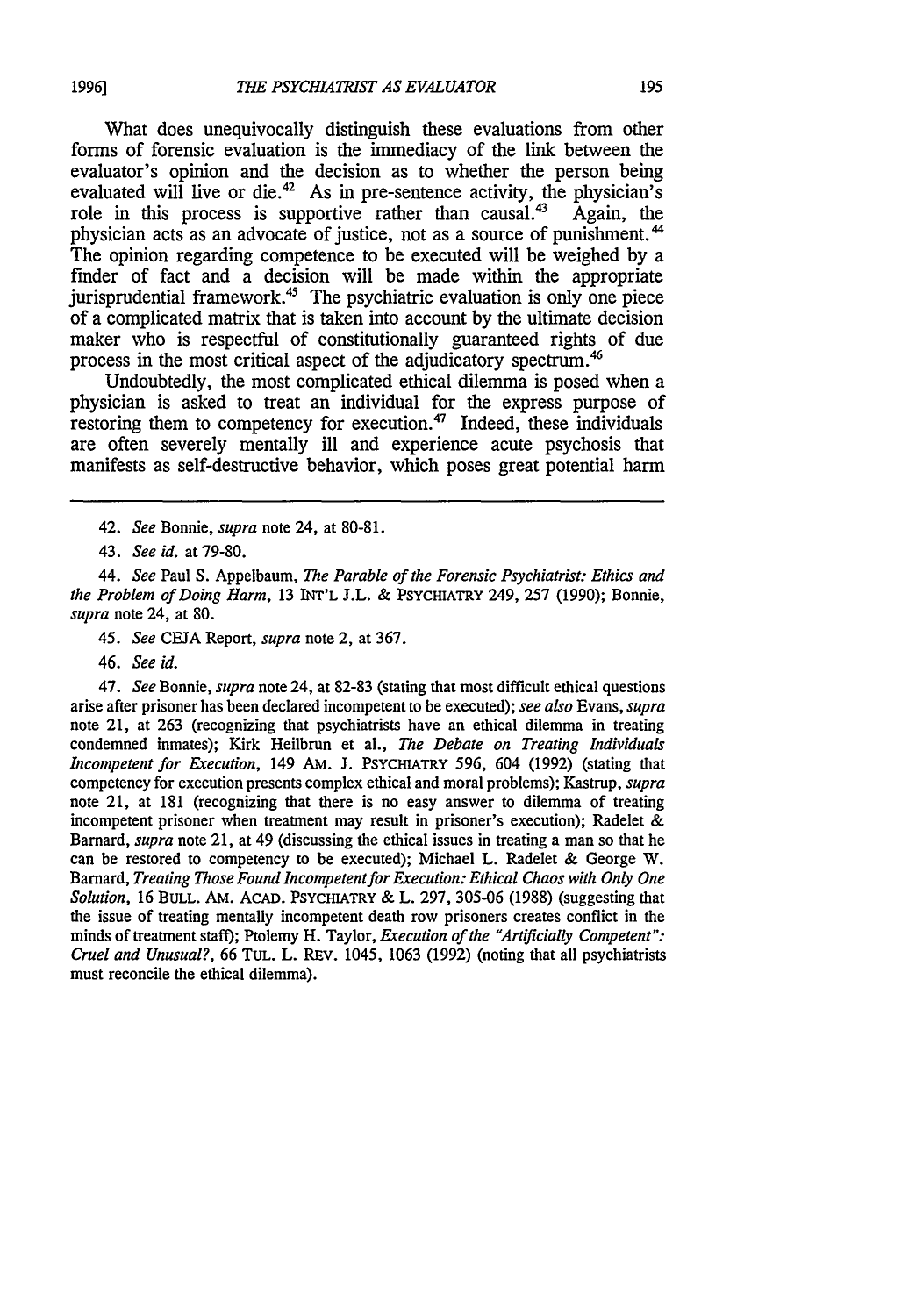to themselves and others. 48 Three positions have emerged regarding the treatment of persons deemed incompetent for execution: never treat, sometimes treat, and always treat.<sup>49</sup>

Those that espouse the "never treat" philosophy believe that the relief of suffering is not a sufficient justification for providing treatment in large measure because such treatment would allow the infliction of greater harm.<sup>50</sup> Critics of this position, however, immediately point to the flaw in such reasoning.<sup>51</sup> They suggest that by not treating, one de facto creates a greater state of harm to the individual because their suffering escalates as they are subject to the ravages of their mental illness.<sup>52</sup> The "sometimes treat" position, the most widely adopted position among those engaged in this debate, suggests that treatment should be provided only when the inmate wants to be treated.<sup>53</sup> While this position seems most consistent with other ways of approaching clinical matters within the rubric of informed consent, it, by definition, raises the obvious question of the ability of an incompetent prisoner to give informed consent for treatment. 54 The law has, however, addressed such dilemmas outside the arena of capital punishment with legal procedures such as living wills and substituted judgements, including next friend determinations.<sup>55</sup> substituted judgements, including next friend determinations.<sup>55</sup> The "always treat" position functionally disregards the consequence of treatment by focusing solely on the delivery of clinical service as the appropriate and singular responsibility of the mental health practitioner.<sup>56</sup> In this context, there is an adherence to the belief that the psychiatrist's primary role as a physician is to relieve pain and suffering whenever and wherever it presents itself,  $57$  and therefore, this position removes itself

48. *See* Dorothy Otnow Lewis et al., *Psychiatric, Neurological, and Psychoeducational Characteristics of 15 Death Row Inmates in the United States,* 143 **AM. J. PSYCHIATRY 838,** 840 **(1986);** *see also* Kastrup, *supra* note 21, at 181-82 (discussing psychiatric problems of death row prisoners).

49. *See, e.g.,* Appelbaum, *supra* note 44, at 256; Bloche, *supra* note 1, at 345-51; Bonnie, *supra* note 24, at 83; Heilbrun, *supra* note 47, at 598.

50. *See* Appelbaum, *supra* note 44, at 683; Ewing, *supra* note **1,** at 183.

- *51. See* Ewing, *supra* note 1, at 183-84.
- 52. *See id.*

53. *See* Bonnie, *supra* note 24, at 83; Heilbrun, *supra* note 47, at 601, 604.

54. *See* Bonnie, *supra* note 24, at 83-84; Heilbrun, *supra* note 47, at 604.

*55. See, e.g., In re* Tavel, 661 A.2d 1061, 1066-69 (Del. 1995) (describing Delaware's Death With Dignity Act, **16** DEL. **CODE ANN. tit.** 16, § **2501** (1993), established to provide for termination of medical treatment or life support for incompetent individuals).

*56. See* Heilbrun, *supra* note 47, at 598.

*57. See id.*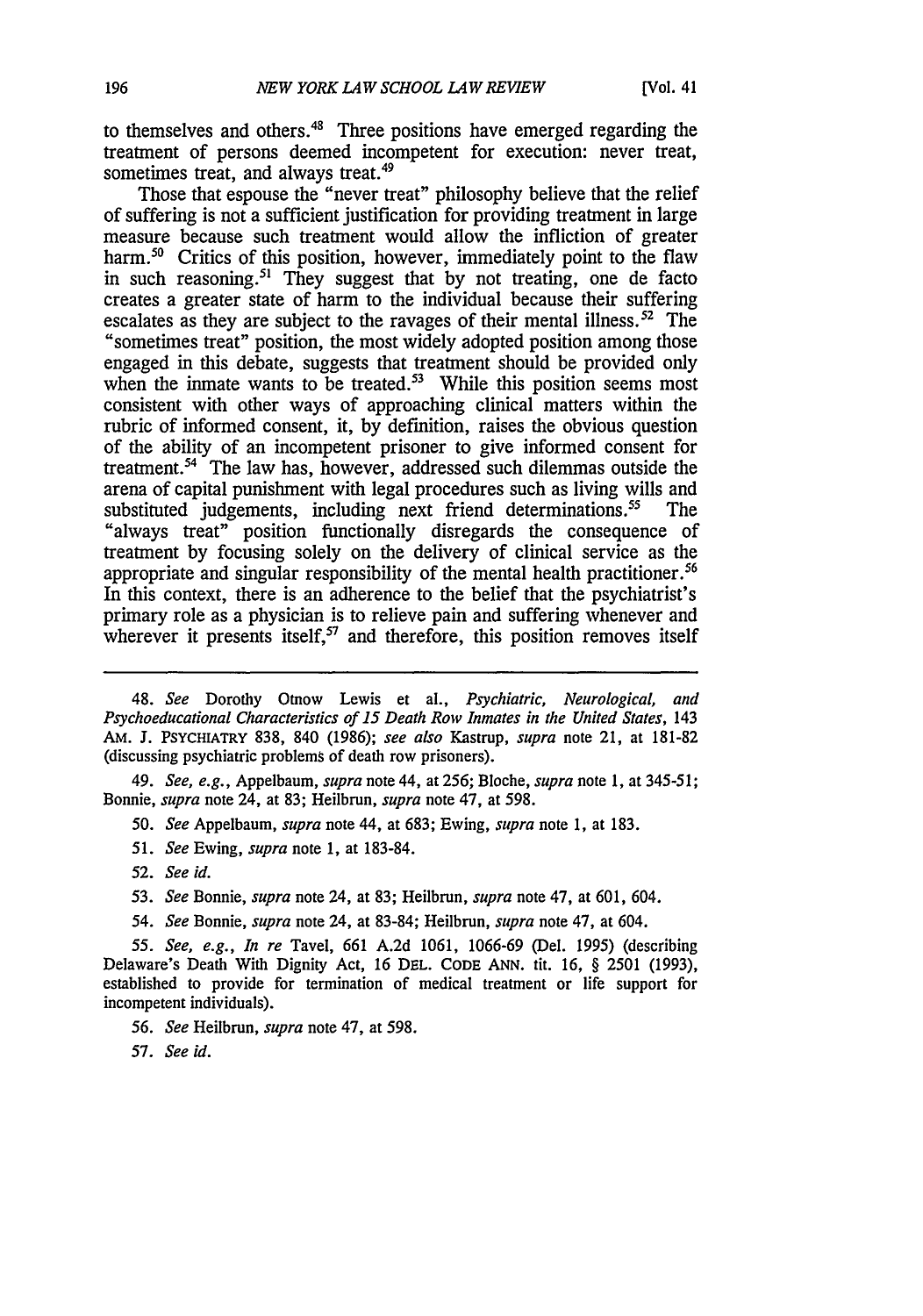from entrapment in the political discussion.<sup>58</sup> This is also the position espoused by the Section of Psychiatry and Behavioral Sciences of the National Medical Association (NMA):

[Tihe treatment of a "death row" inmate's mental illness does not imply that the treating psychiatrist agrees with capital punishment but rather is committed to the adequate health care of the correctional population, and realizes the nature of the sentence the inmate has to serve is a legal issue in the purview of jurisprudence and not psychiatry. . . .

The Section also asserts that an inmate facing execution deserves the same type of psychotherapy that a terminally ill patient deserves, i.e. psychotherapy designed to work through the psychological issues everyone grapples with when knowingly facing death (shock, anger, denial, depression, and acceptance). The fact that "death row" inmates would not be given the opportunity to engage in either psychiatric and/or religious counseling to prepare for their death is reprehensible.<sup>59</sup>

The position of the NMA essentially is one that presumes the "always treat" posture is rooted in a commitment towards the provision of clinical care and the restoration of human dignity.<sup>60</sup>

It should also be understood that the Section of Psychiatry of the NMA is mindful of the disproportionate representation of persons of color on death row and their particular commitment to the service of that population.6' These issues, though somewhat tangential to the points under consideration in this discussion, are worthy of mention. The death penalty is the harshest manifestation of discrimination against persons of color in this country. $62$  In all of my years of conducting forensic evaluations in capital sentencing proceedings, it has become clear that the

60. *See* Heilbrun, *supra* note 47, at 598.

*61. See* National Med. Ass'n, *supra* note 59, at 2 (noting that "a vast number of inmates on 'death row' are members of minority groups").

62. *See generally* Furman v. Georgia, 408 U.S. 238, 364 (1972) (Marshall, J., concurring) (stating that "Negroes [are] executed far more often than whites in proportion to their percentage of the population" and that "while the higher rate of execution among Negroes is partially due to a higher rate of crime, there is evidence of racial discrimination").

*<sup>58.</sup> See id.*

<sup>59.</sup> National Med. Ass'n Section on Psychiatry & Behavioral Sciences, Position Statement on the Role of the Psychiatrist in Evaluating and Treating "Death Row" Inmates 3 (1986) [hereinafter National Med. Ass'n] (on file with *The New York Law School Law Review).*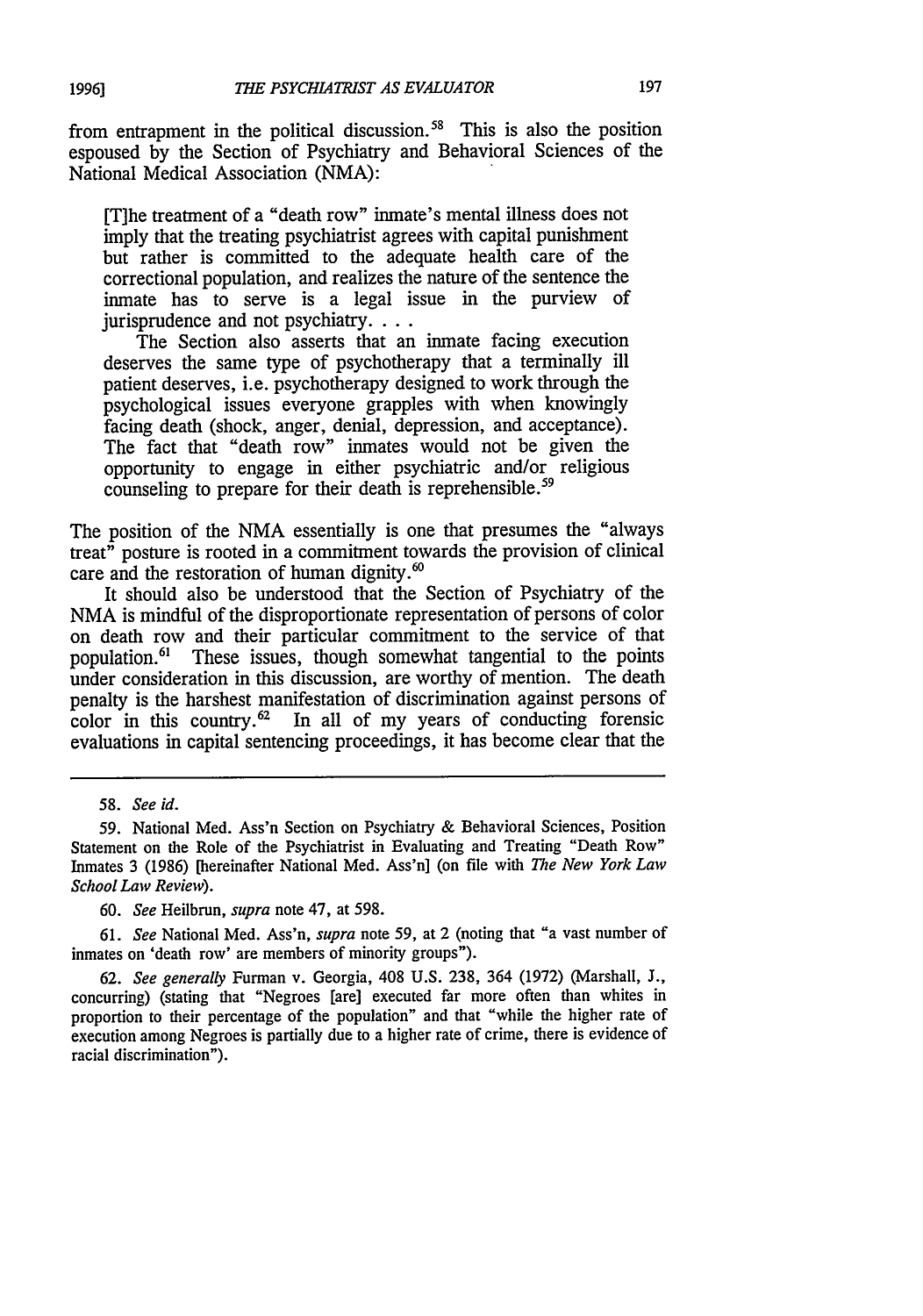color of one's skin, the amount of money one has for an attorney, and the passions of the moment, play a much greater role in determining who dies than the circumstances of the crime involved or the background of the person on trial.63 There are nearly 3000 persons confined on death row in the United States today. $^{64}$  A disproportionate number of them are persons of color<sup>65</sup> and almost all of them are poor.<sup>66</sup> The quality of legal assistance, or the lack of it, is a critical problem for the poor who comprise the vast majority of those sentenced to die. $67$  The issues of race and poverty are at play whenever the state seeks the death penalty.<sup>68</sup> It is likely, then, that these issues also complicate, consciously or unconsciously, positions that are assumed regarding psychiatry's role in capital sentencing proceedings and, most particularly, the role of psychiatrists in the context of treating persons incompetent for execution.<sup>69</sup>

In the most recent report of the Council on Ethical and Judicial Affairs (CEJA) of the AMA entitled *Physician Participation in Capital Punishment: Evaluations of Prisoner Competence to be Executed; Treatment to Restore Competence to be Executed,7 "* CEJA concluded that it is acceptable for physicians to provide testimony regarding competence to be executed. The CEJA report stated that physician participation in evaluations of a prisoner's competence to be executed may be ethical when the physician's medical opinion is just one aspect of the information taken

*64. See* BUREAU OF **JUSTICE** STATISTICS, U.S. DEP'T OF JUSTICE, SOURCEBOOK OF CRIMINAL JUSTICE STATISTICS-1994, at **587-99** (Kathleen Maguire & Ann L. Pastor eds., **1995).**

- **65.** *See id.*
- *66. See* Vick, *supra* note 63, at 410-12.
- 67. *See id.*
- *68. See id.* at 335 & n.24.
- 69. *See supra* notes 47-49 and accompanying text.

70. Council on Ethical & Judicial Affairs, American Med. Ass'n, *Physician Participation in Capital Punishment: Evaluations of Prisoner Competence to be Executed; Treatment to Restore Competence to be Executed,* CEJA Report 6-A-95 (1995) (on file with *New York Law School Law Review).*

<sup>63.</sup> *See* Douglas W. Vick, *Poorhouse Justice: Underfunded Indigent Defense Services and Arbitrary Death Sentences,* 43 BUFF. L. REV. 329, 410-12 (1995) (discussing the relationship between socioeconomic factors, such as race and poverty, and death sentencing); *see also* Stephen B. Bright, *Counselfor the Poor: The Death Sentence Not for the Worst Crime but for the Worst Lawyer,* 103 YALE L.J. 1835, 1836 (1994) (noting that "[p]oor people accused of capital crimes are often defended by lawyers who lack the skills, resources, and commitment to handle such serious matters").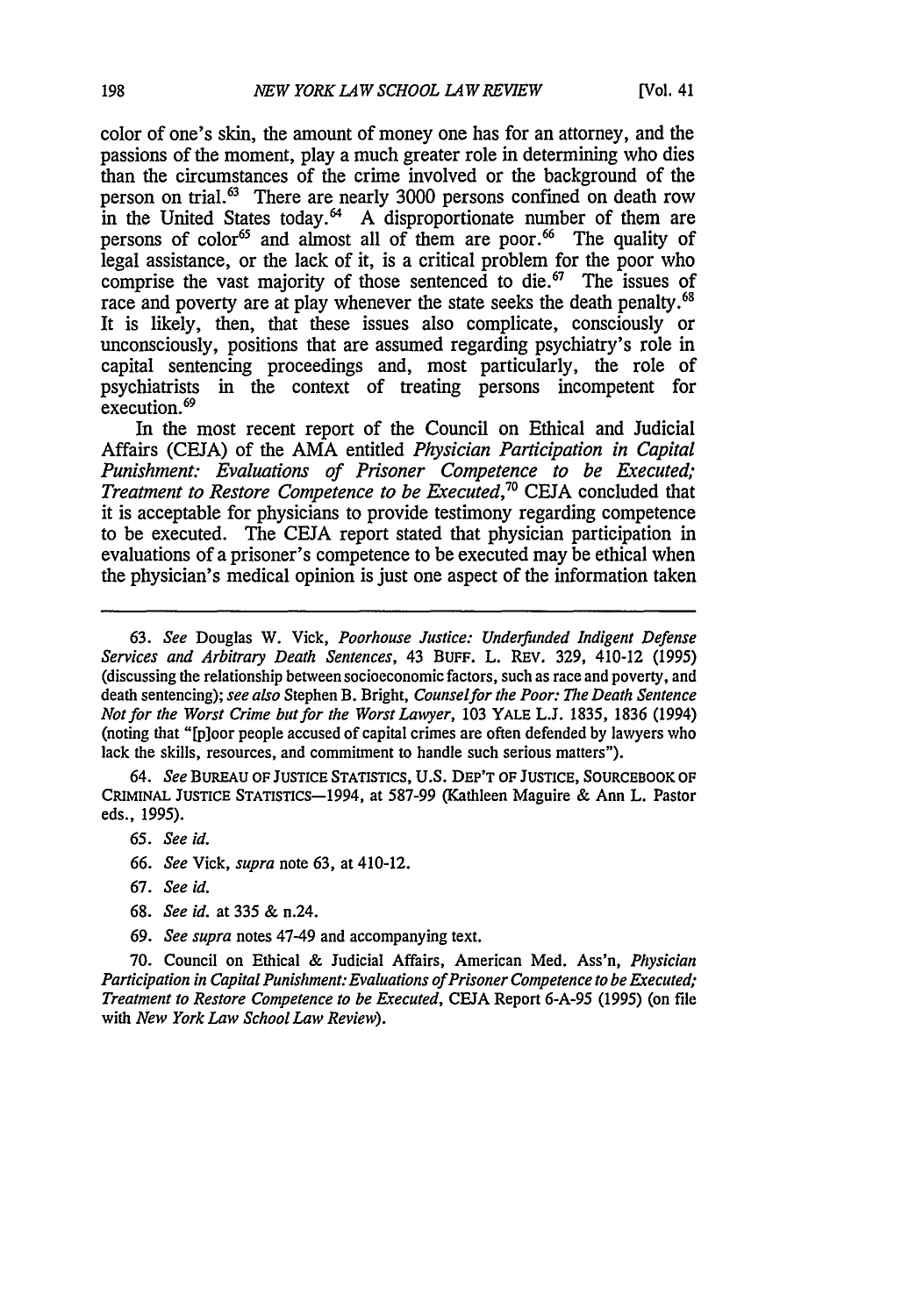into account **by** the ultimate decision maker, a role that legally should be assumed by a judge or hearing officer.<sup>71</sup>

Regarding the more complex issue, when a condemned prisoner has been declared incompetent to be executed, the AMA takes the following position:

[P]hysicians should not treat the prisoner to restore competence unless a commutation order is issued **....**

**.**. . [However, i]f the incompetent prisoner is undergoing extreme suffering as a result of psychosis or any other illness, medical intervention intended to mitigate the level of suffering is ethically permissible. . . .

**. . .** [Reevaluation of] the prisoner's competence to be executed should be performed by an independent physician examiner.<sup>72</sup>

Additionally, a physician cannot be compelled to participate in this evaluative process if it is contrary to the physician's personal beliefs.<sup>73</sup>

The conflict of conscience that arises when psychiatrists are engaged in both evaluation and treatment of individuals on, and en route to, death row may be likened to the balancing of the principles of beneficence and non-maleficence resting on the fulcrum of one's personal beliefs. Such an analysis, then, would render this a discussion of moral acceptability, as viewed by the practitioner, rather than ethical conduct, as defined by a profession.

71. *See id.* at2.

72. *Id.* at 4.

73. *See id.*